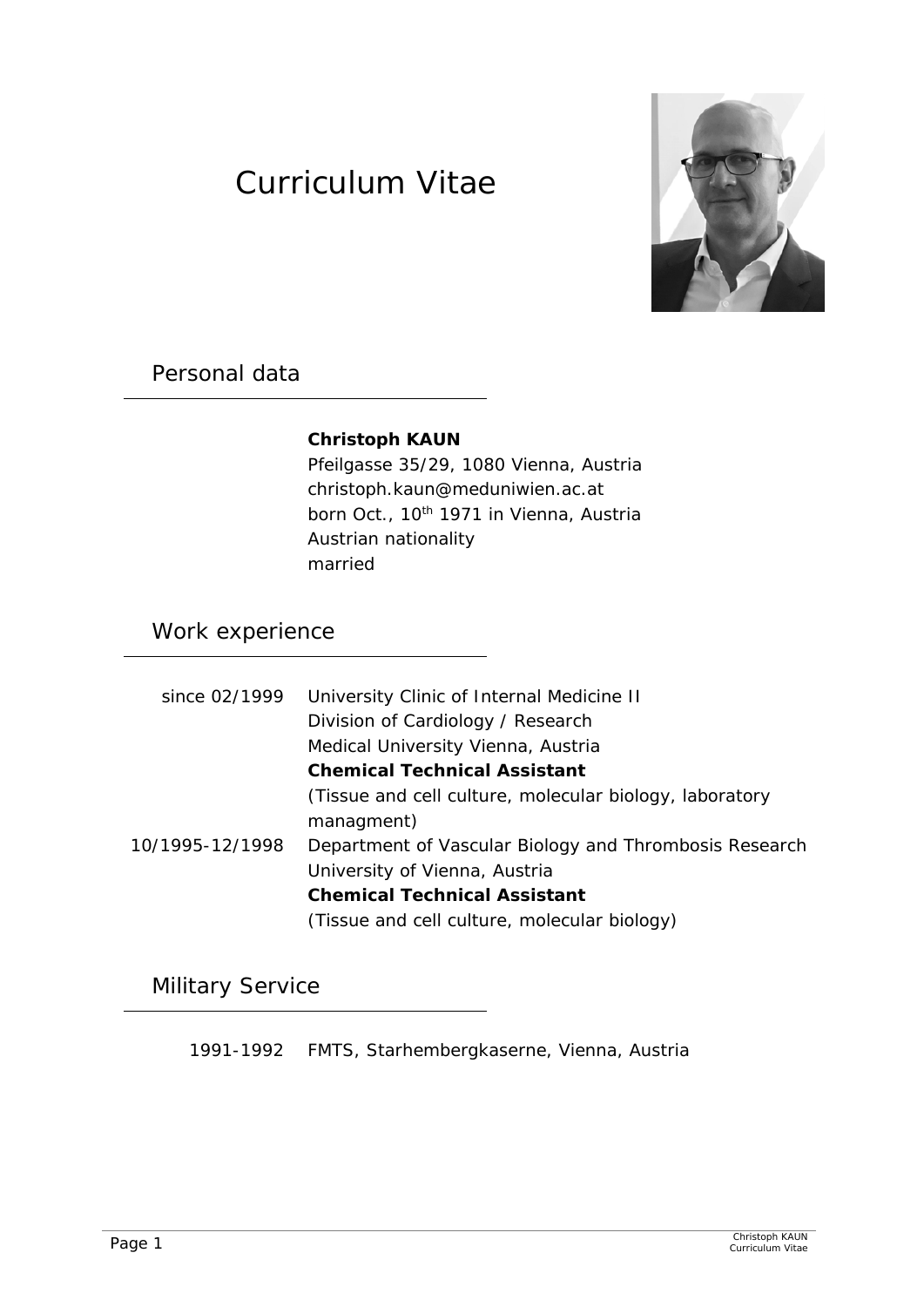## Education

| 1992-1995 | Studies in Process and Chemical Engineering           |
|-----------|-------------------------------------------------------|
|           | Vienna University of Technology, Austria              |
| 1986-1991 | Higher secondary school for Industrial Chemistry      |
|           | Department of Biochemistry and biochemical Technology |
|           | Vienna, Austria                                       |
|           | matriculation examination                             |
| 1982-1986 | General secondary academic school, Vienna, Austria    |
| 1978-1982 | Elementary School, Vienna, Austria                    |

Personal Skills

| Mother tongue:    | German                                                                |
|-------------------|-----------------------------------------------------------------------|
| Other languages:  | English (good)                                                        |
| Computing:        | Microsoft Office (Access, Excel, PowerPoint, Project,<br>Visio, Word) |
|                   | Adobe (InDesign, Illustrator, Lightroom, Photoshop)                   |
|                   | Visual Basic                                                          |
|                   | HTML/CSS                                                              |
|                   | Javascript, jQuery                                                    |
|                   | <b>PHP</b>                                                            |
|                   | SQL                                                                   |
| Driving licences: | A, B, C, F                                                            |

Annexes

Publication list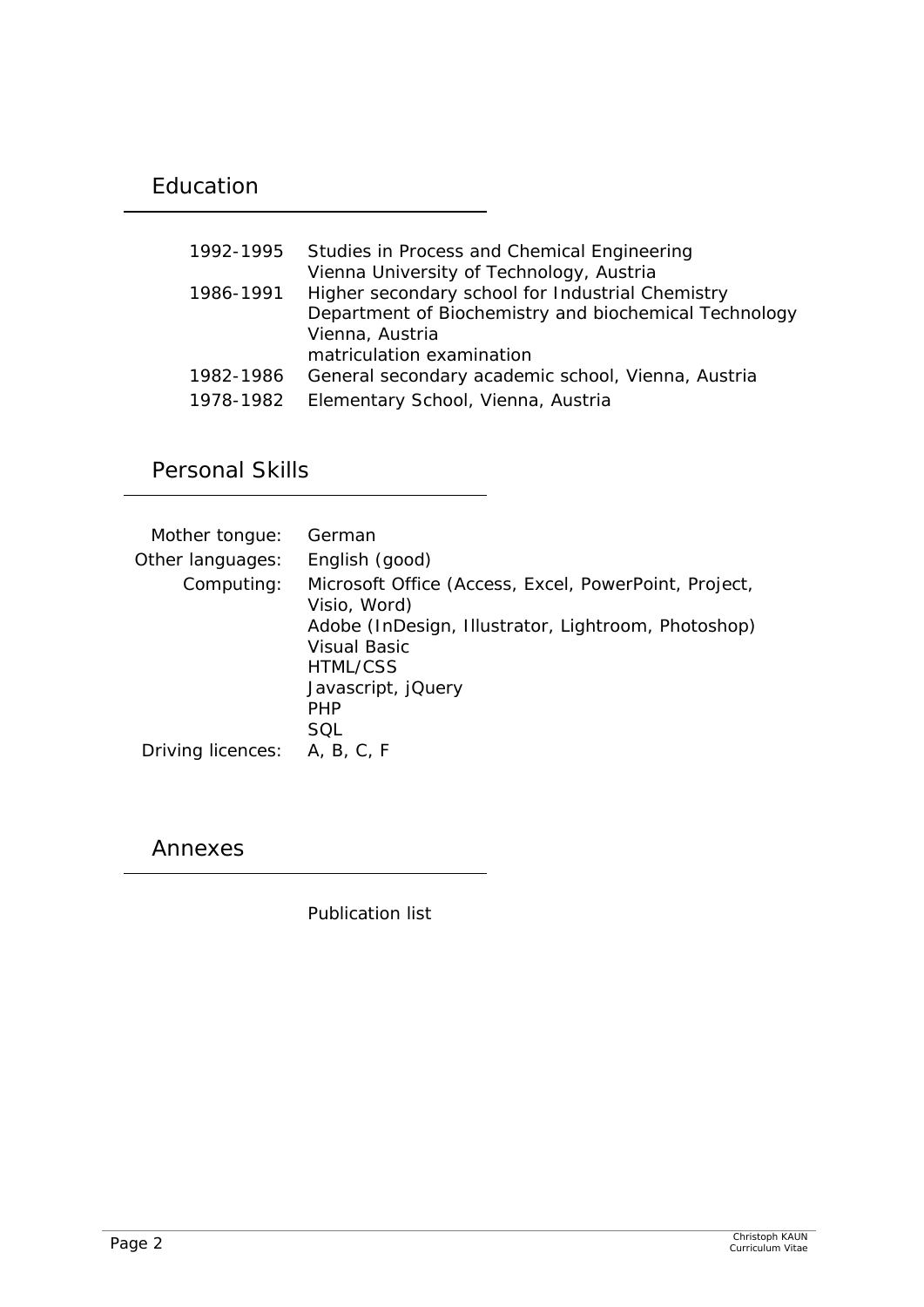Wohlrab P, Boehme S, Kaun C, Wojta J, Spittler A, Saleh L, Knofler M, Markstaller K, Klein KU, Tretter V. Ropivacaine Activates Multiple Proapoptotic and Inflammatory Signaling Pathways That Might Subsume to Trigger Epidural-Related Maternal Fever. Anesth Analg. 2019 Sep 6. PubMed PMID: 31498191.

Thaler B, Baik N, Hohensinner PJ, Baumgartner J, Panzenbock A, Stojkovic S, Demyanets S, Huk I, Rega-Kaun G, Kaun C, Prager M, Fischer MB, Huber K, Speidl WS, Parmer RJ, Miles LA, Wojta J. Differential expression of Plg-RKT and its effects on migration of proinflammatory monocyte and macrophage subsets. Blood. 2019 Aug 8;134(6):561-7. PubMed PMID: 31221672.

Puhm F, Afonyushkin T, Resch U, Obermayer G, Rohde M, Penz T, Schuster M, Wagner G, Rendeiro AF, Melki I, Kaun C, Wojta J, Bock C, Jilma B, Mackman N, Boilard E, Binder CJ. Mitochondria Are a Subset of Extracellular Vesicles Released by Activated Monocytes and Induce Type I IFN and TNF Responses in Endothelial Cells. Circ Res. 2019 Jun 21;125(1):43-52. PubMed PMID: 31219742.

Rega-Kaun G, Ritzel D, Kaun C, Ebenbauer B, Thaler B, Prager M, Demyanets S, Wojta J, Hohensinner PJ. Changes of Circulating Extracellular Vesicles from the Liver after Roux-en-Y Bariatric Surgery. Int J Mol Sci. 2019 Apr 30;20(9). PubMed PMID: 31052333. PMCID: PMC6539504.

Basic J, Stojkovic S, Assadian A, Rauscher S, Duschek N, Kaun C, Wojta J, Falkensammer J. The Relevance of Vascular Endothelial Growth Factor, Hypoxia Inducible Factor-1 Alpha, and Clusterin in Carotid Plaque Instability. J Stroke Cerebrovasc Dis. 2019 Jun;28(6):1540-5. PubMed PMID: 30952532.

Nagel F, Santer D, Stojkovic S, Kaun C, Schaefer AK, Krssak M, Abraham D, Bencsik P, Ferdinandy P, Kenyeres E, Szabados T, Wojta J, Trescher K, Kiss A, Podesser BK. The impact of age on cardiac function and extracellular matrix component expression in adverse post-infarction remodeling in mice. Exp Gerontol. 2019 May;119:193-202. PubMed PMID: 30763602.

Hakansson KEJ, Goossens EAC, Trompet S, van Ingen E, de Vries MR, van der Kwast R, Ripa RS, Kastrup J, Hohensinner PJ, Kaun C, Wojta J, Bohringer S, Le Cessie S, Jukema JW, Quax PHA, Nossent AY. Genetic associations and regulation of expression indicate an independent role for 14q32 snoRNAs in human cardiovascular disease. Cardiovasc Res. 2019 Aug 1;115(10):1519-32. PubMed PMID: 30544252.

Rega-Kaun G, Kaun C, Ebenbauer B, Jaegersberger G, Prager M, Wojta J, Hohensinner PJ. Bariatric surgery in morbidly obese individuals affects plasma levels of protein C and thrombomodulin. J Thromb Thrombolysis. 2019 Jan;47(1):51-6. PubMed PMID: 30259314. PMCID: PMC6336753.

Pentz R, Kaun C, Thaler B, Stojkovic S, Lenz M, Krychtiuk KA, Zuckermann A, Huber K, Wojta J, Hohensinner PJ, Demyanets S. Cardioprotective cytokine interleukin-33 is up-regulated by statins in human cardiac tissue. J Cell Mol Med. 2018 Dec;22(12):6122-33. PubMed PMID: 30216659. PMCID: PMC6237563.

Schneider KH, Enayati M, Grasl C, Walter I, Budinsky L, Zebic G, Kaun C, Wagner A, Kratochwill K, Redl H, Teuschl AH, Podesser BK, Bergmeister H. Acellular vascular matrix grafts from human placenta chorion: Impact of ECM preservation on graft characteristics, protein composition and in vivo performance. Biomaterials. 2018 Sep;177:14-26. PubMed PMID: 29885585.

Hohensinner PJ, Kaun C, Ebenbauer B, Hackl M, Demyanets S, Richter D, Prager M, Wojta J, Rega-Kaun G. Reduction of Premature Aging Markers After Gastric Bypass Surgery in Morbidly Obese Patients. Obes Surg. 2018 Sep;28(9):2804-10. PubMed PMID: 29693219. PMCID: PMC6132736.

Zlabinger K, Lukovic D, Hemetsberger R, Gugerell A, Winkler J, Mandic L, Traxler D, Spannbauer A, Wolbank S, Zanoni G, Kaun C, Posa A, Gyenes A, Petrasi Z, Petnehazy O, Repa I, Hofer-Warbinek R, de Martin R, Gruber F, Charwat S, Huber K, Pavo N, Pavo IJ, Nyolczas N, Kraitchman DL, Gyongyosi M. Matrix Metalloproteinase-2 Impairs Homing of Intracoronary Delivered Mesenchymal Stem Cells in a Porcine Reperfused Myocardial Infarction: Comparison With Intramyocardial Cell Delivery. Front Bioeng Biotechnol. 2018;6:35. PubMed PMID: 29670878. PMCID: PMC5893806.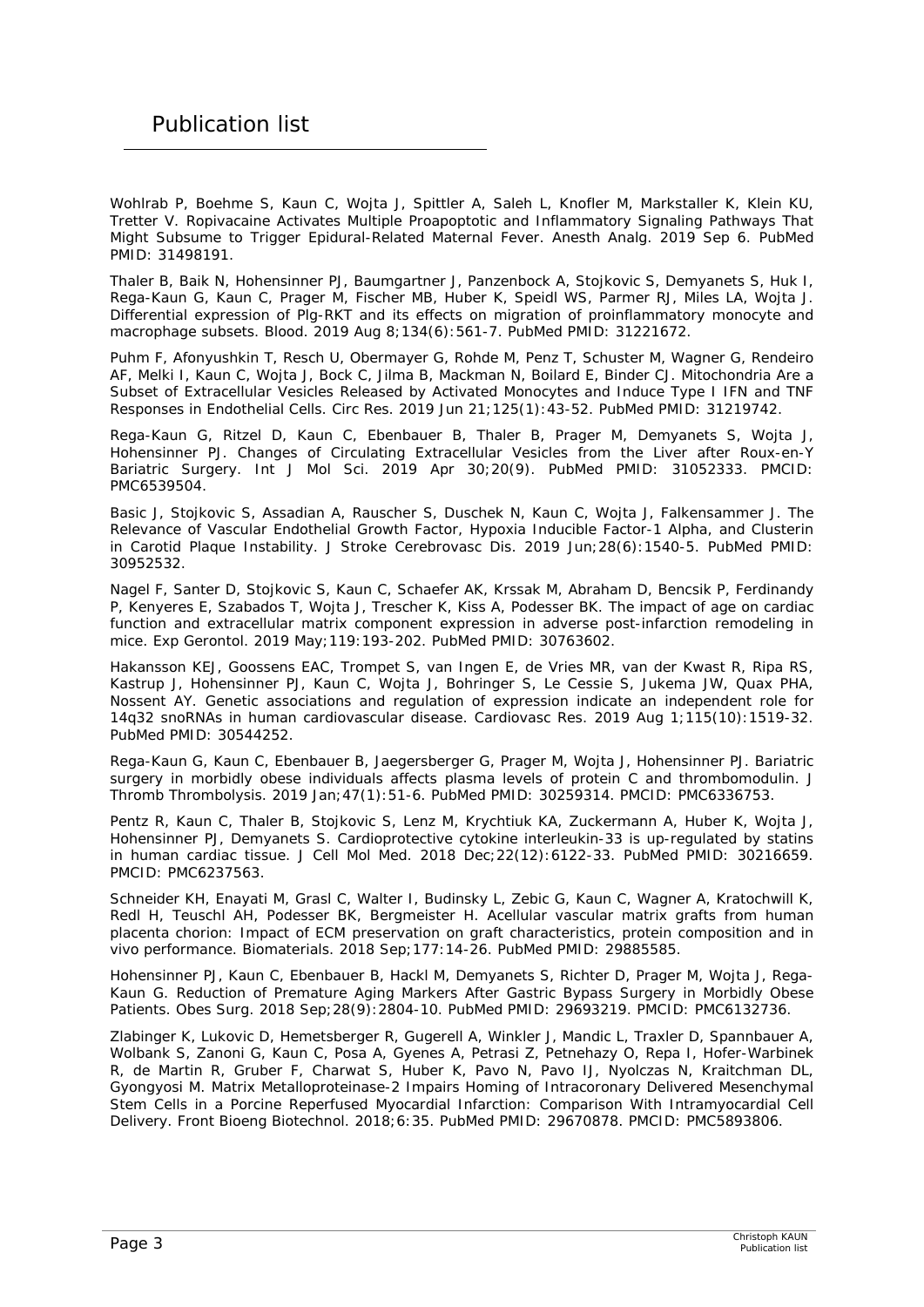Qi H, Soto-Gonzalez L, Krychtiuk KA, Ruhittel S, Kaun C, Speidl WS, Kiss A, Podesser BK, Yao S, Markstaller K, Klein KU, Tretter V. Pretreatment With Argon Protects Human Cardiac Myocyte-Like Progenitor Cells from Oxygen Glucose Deprivation-Induced Cell Death by Activation of AKT and Differential Regulation of Mapkinases. Shock. 2018 May;49(5):556-63. PubMed PMID: 29658909.

Podesser BK, Kreibich M, Dzilic E, Santer D, Forster L, Trojanek S, Abraham D, Krssak M, Klein KU, Tretter EV, Kaun C, Wojta J, Kapeller B, Goncalves IF, Trescher K, Kiss A. Tenascin-C promotes chronic pressure overload-induced cardiac dysfunction, hypertrophy and myocardial fibrosis. J Hypertens. 2018 Apr;36(4):847-56. PubMed PMID: 29283973.

Hadzijusufovic E, Albrecht-Schgoer K, Huber K, Hoermann G, Grebien F, Eisenwort G, Schgoer W, Herndlhofer S, Kaun C, Theurl M, Sperr WR, Rix U, Sadovnik I, Jilma B, Schernthaner GH, Wojta J, Wolf D, Superti-Furga G, Kirchmair R, Valent P. Nilotinib-induced vasculopathy: identification of vascular endothelial cells as a primary target site. Leukemia. 2017 Nov;31(11):2388-97. PubMed PMID: 28757617. PMCID: PMC5669463.

Hohensinner PJ, Takacs N, Kaun C, Thaler B, Krychtiuk KA, Pfaffenberger S, Aliabadi A, Zuckermann A, Huber K, Wojta J. Urokinase plasminogen activator protects cardiac myocytes from oxidative damage and apoptosis via hOGG1 induction. Apoptosis. 2017 Aug;22(8):1048-55. PubMed PMID: 28643198. PMCID: PMC5486847.

Lukovic D, Zlabinger K, Gugerell A, Spannbauer A, Pavo N, Mandic L, Weidenauer DT, Kastl S, Kaun C, Posa A, Sabdyusheva Litschauer I, Winkler J, Gyongyosi M. Inhibition of CD34+ cell migration by matrix metalloproteinase-2 during acute myocardial ischemia, counteracted by ischemic preconditioning. F1000Res. 2016;5:2739. PubMed PMID: 28299177. PMCID: PMC5321121.

Krychtiuk KA, Kaun C, Hohensinner PJ, Stojkovic S, Seigner J, Kastl SP, Zuckermann A, Eppel W, Rauscher S, de Martin R, Maurer G, Huber K, Wojta J, Speidl WS. Anti-thrombotic and profibrinolytic effects of levosimendan in human endothelial cells in vitro. Vascul Pharmacol. 2017 Mar;90:44-50. PubMed PMID: 28192257.

Hafner C, Wu J, Soto-Gonzalez L, Kaun C, Stojkovic S, Wojta J, Tretter V, Markstaller K, Klein KU. Moderate hyperoxia induces inflammation, apoptosis and necrosis in human umbilical vein endothelial cells: An in-vitro study. Eur J Anaesthesiol. 2017 Mar;34(3):141-9. PubMed PMID: 28146458.

Enayati M, Eilenberg M, Grasl C, Riedl P, Kaun C, Messner B, Walter I, Liska R, Schima H, Wojta J, Podesser BK, Bergmeister H. Biocompatibility Assessment of a New Biodegradable Vascular Graft via In Vitro Co-culture Approaches and In Vivo Model. Ann Biomed Eng. 2016 Nov;44(11):3319-34. PubMed PMID: 27056752. PMCID: PMC5093217.

Hafner C, Wu J, Tiboldi A, Hess M, Mitulovic G, Kaun C, Krychtiuk KA, Wojta J, Ullrich R, Tretter EV, Markstaller K, Klein KU. Hyperoxia Induces Inflammation and Cytotoxicity in Human Adult Cardiac Myocytes. Shock. 2017 Apr;47(4):436-44. PubMed PMID: 27648689.

Montanari E, Stojkovic S, Kaun C, Lemberger CE, de Martin R, Rauscher S, Groger M, Maurer G, Neumayer C, Huk I, Huber K, Demyanets S, Wojta J. Interleukin-33 stimulates GM-CSF and M-CSF production by human endothelial cells. Thromb Haemost. 2016 Aug 1;116(2):317-27. PubMed PMID: 27173404.

Stojkovic S, Kaun C, Basilio J, Rauscher S, Hell L, Krychtiuk KA, Bonstingl C, de Martin R, Groger M, Ay C, Holnthoner W, Eppel W, Neumayer C, Huk I, Huber K, Demyanets S, Wojta J. Tissue factor is induced by interleukin-33 in human endothelial cells: a new link between coagulation and inflammation. Sci Rep. 2016 May 4;6:25171. PubMed PMID: 27142573. PMCID: PMC4855148.

Hohensinner PJ, Ebenbauer B, Kaun C, Maurer G, Huber K, Wojta J. Reduced Ang2 expression in aging endothelial cells. Biochem Biophys Res Commun. 2016 Jun 3;474(3):447-51. PubMed PMID: 27137842.

Eilenberg W, Stojkovic S, Piechota-Polanczyk A, Kaun C, Rauscher S, Groger M, Klinger M, Wojta J, Neumayer C, Huk I, Demyanets S. Neutrophil Gelatinase-Associated Lipocalin (NGAL) is Associated with Symptomatic Carotid Atherosclerosis and Drives Pro-inflammatory State In Vitro. Eur J Vasc Endovasc Surg. 2016 May;51(5):623-31. PubMed PMID: 26947538.

Hohensinner PJ, Kaun C, Buchberger E, Ebenbauer B, Demyanets S, Huk I, Eppel W, Maurer G, Huber K, Wojta J. Age intrinsic loss of telomere protection via TRF1 reduction in endothelial cells. Biochim Biophys Acta. 2016 Feb;1863(2):360-7. PubMed PMID: 26658719.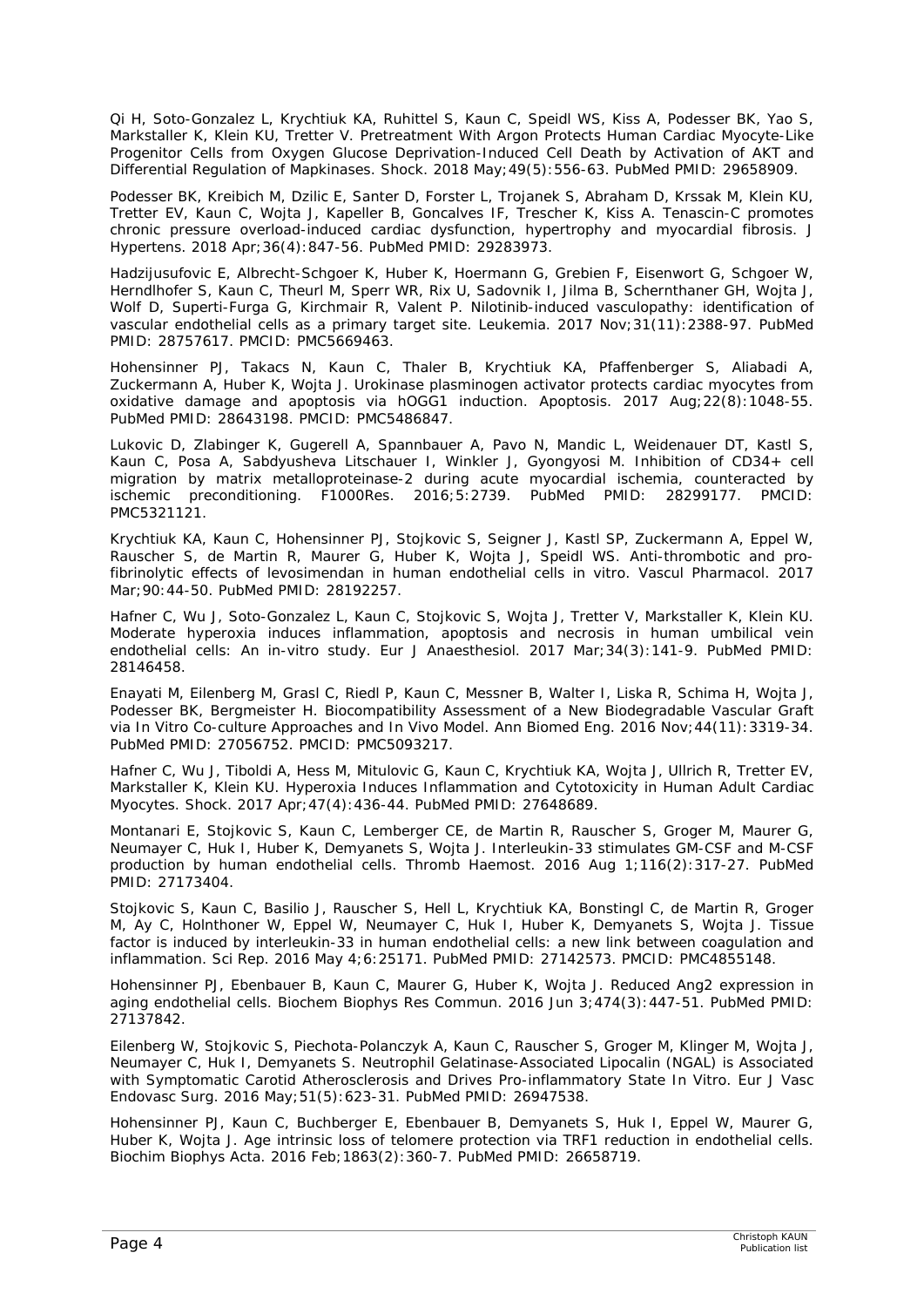Wu J, Stefaniak J, Hafner C, Schramel JP, Kaun C, Wojta J, Ullrich R, Tretter VE, Markstaller K, Klein KU. Intermittent Hypoxia Causes Inflammation and Injury to Human Adult Cardiac Myocytes. Anesth Analg. 2016 Feb;122(2):373-80. PubMed PMID: 26505576.

Wu J, Hafner C, Schramel JP, Kaun C, Krychtiuk KA, Wojta J, Boehme S, Ullrich R, Tretter EV, Markstaller K, Klein KU. Cyclic and constant hyperoxia cause inflammation, apoptosis and cell death in human umbilical vein endothelial cells. Acta Anaesthesiol Scand. 2016 Apr;60(4):492-501. PubMed PMID: 26489399.

Krychtiuk KA, Ruhittel S, Hohensinner PJ, Koller L, Kaun C, Lenz M, Bauer B, Wutzlhofer L, Draxler DF, Maurer G, Huber K, Wojta J, Heinz G, Niessner A, Speidl WS. Mitochondrial DNA and Toll-Like Receptor-9 Are Associated With Mortality in Critically Ill Patients. Crit Care Med. 2015 Dec;43(12):2633-41. PubMed PMID: 26448617.

Krychtiuk KA, Watzke L, Kaun C, Buchberger E, Hofer-Warbinek R, Demyanets S, Pisoni J, Kastl SP, Rauscher S, Groger M, Aliabadi A, Zuckermann A, Maurer G, de Martin R, Huber K, Wojta J, Speidl WS. Levosimendan exerts anti-inflammatory effects on cardiac myocytes and endothelial cells in vitro. Thromb Haemost. 2015 Feb;113(2):350-62. PubMed PMID: 25273157.

Stojkovic S, Kaun C, Heinz M, Krychtiuk KA, Rauscher S, Lemberger CE, de Martin R, Groger M, Petzelbauer P, Huk I, Huber K, Wojta J, Demyanets S. Interleukin-33 induces urokinase in human endothelial cells--possible impact on angiogenesis. J Thromb Haemost. 2014 Jun;12(6):948-57. PubMed PMID: 24702774.

Wonnerth A, Katsaros KM, Krychtiuk KA, Speidl WS, Kaun C, Thaler K, Huber K, Wojta J, Maurer G, Seljeflot I, Arnesen H, Weiss TW. Glycoprotein 130 polymorphism predicts soluble glycoprotein 130 levels. Metabolism. 2014 May;63(5):647-53. PubMed PMID: 24629561.

Rega-Kaun G, Kaun C, Wojta J. More than a simple storage organ: adipose tissue as a source of adipokines involved in cardiovascular disease. Thromb Haemost. 2013 Oct;110(4):641-50. PubMed PMID: 23846791.

Demyanets S, Kaun C, Pentz R, Krychtiuk KA, Rauscher S, Pfaffenberger S, Zuckermann A, Aliabadi A, Groger M, Maurer G, Huber K, Wojta J. Components of the interleukin-33/ST2 system are differentially expressed and regulated in human cardiac cells and in cells of the cardiac vasculature. J Mol Cell Cardiol. 2013 Jul;60:16-26. PubMed PMID: 23567618. PMCID: PMC3683148.

Pfaffenberger S, Vyskocil E, Kollmann C, Unger E, Kaun C, Kastl S, Woeber C, Nawratil G, Huber K, Maurer G, Gottsauner-Wolf M, Wojta J. Transtemporal ultrasound application potentially elevates brain temperature: results of an anthropomorphic skull model. Ultraschall Med. 2013 Feb;34(1):51-7. PubMed PMID: 22872379.

Zeyda M, Wernly B, Demyanets S, Kaun C, Hammerle M, Hantusch B, Schranz M, Neuhofer A, Itariu BK, Keck M, Prager G, Wojta J, Stulnig TM. Severe obesity increases adipose tissue expression of interleukin-33 and its receptor ST2, both predominantly detectable in endothelial cells of human adipose tissue. Int J Obes (Lond). 2013 May;37(5):658-65. PubMed PMID: 22828942.

Heberlein KR, Han J, Straub AC, Best AK, Kaun C, Wojta J, Isakson BE. A novel mRNA binding protein complex promotes localized plasminogen activator inhibitor-1 accumulation at the myoendothelial junction. Arterioscler Thromb Vasc Biol. 2012 May;32(5):1271-9. PubMed PMID: 22383705. PMCID: PMC3331922.

Weiss TW, Simak R, Kaun C, Rega G, Pfluger H, Maurer G, Huber K, Wojta J. Oncostatin M and IL-6 induce u-PA and VEGF in prostate cancer cells and correlate in vivo. Anticancer Res. 2011 Oct;31(10):3273-8. PubMed PMID: 21965736.

Weiss TW, Arnesen H, Troseid M, Kaun C, Hjerkinn EM, Huber K, Wojta J, Seljeflot I. Adipose tissue expression of interleukin-18 mRNA is elevated in subjects with metabolic syndrome and independently associated with fasting glucose. Wien Klin Wochenschr. 2011 Nov; 123(21-22): 650-4. PubMed PMID: 21842238.

Demyanets S, Konya V, Kastl SP, Kaun C, Rauscher S, Niessner A, Pentz R, Pfaffenberger S, Rychli K, Lemberger CE, de Martin R, Heinemann A, Huk I, Groger M, Maurer G, Huber K, Wojta J. Interleukin-33 induces expression of adhesion molecules and inflammatory activation in human endothelial cells and in human atherosclerotic plaques. Arterioscler Thromb Vasc Biol. 2011 Sep;31(9):2080-9. PubMed PMID: 21737781.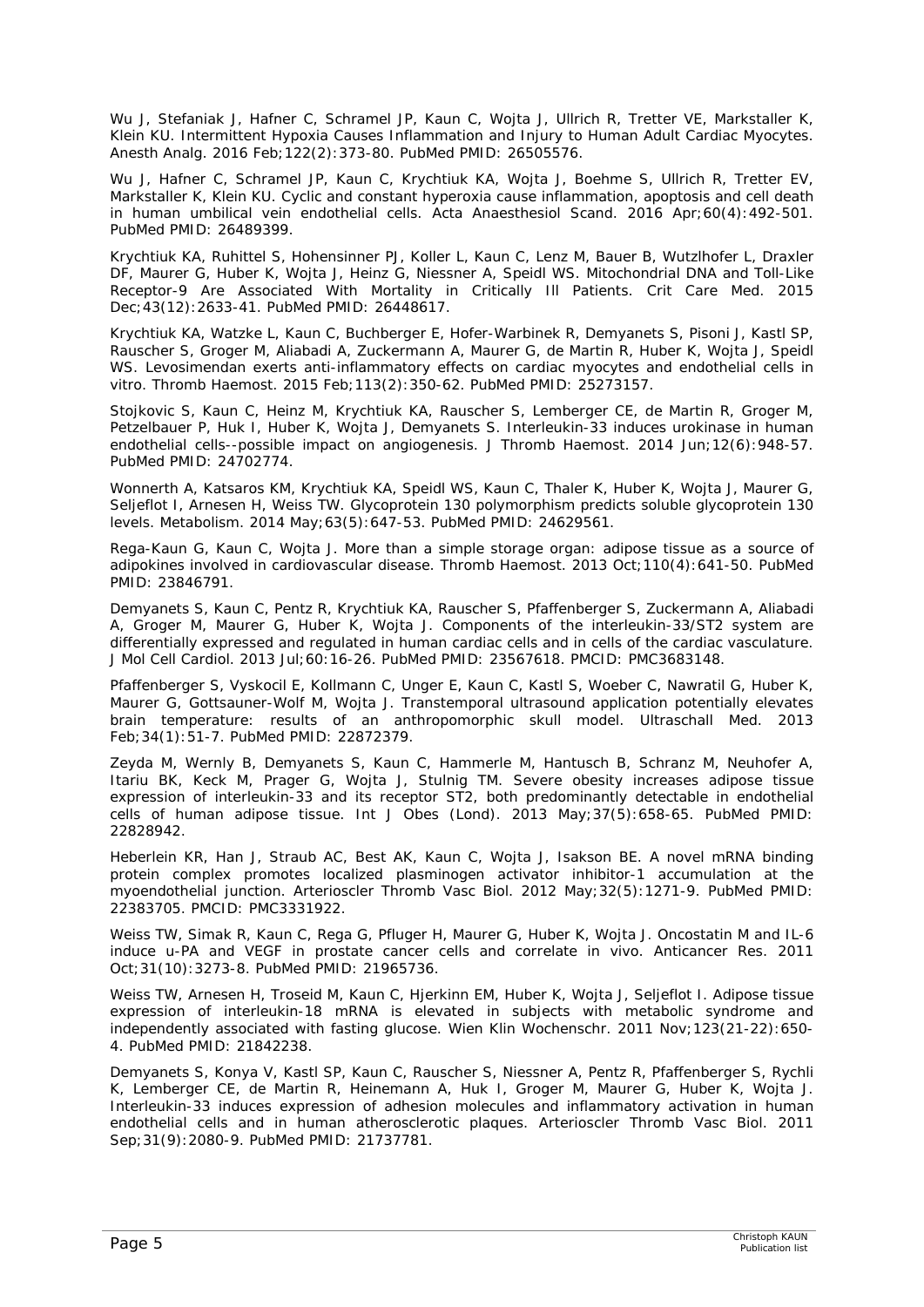Demyanets S, Kaun C, Rychli K, Pfaffenberger S, Kastl SP, Hohensinner PJ, Rega G, Katsaros KM, Afonyushkin T, Bochkov VN, Paireder M, Huk I, Maurer G, Huber K, Wojta J. Oncostatin Menhanced vascular endothelial growth factor expression in human vascular smooth muscle cells involves PI3K-, p38 MAPK-, Erk1/2- and STAT1/STAT3-dependent pathways and is attenuated by interferon-gamma. Basic Res Cardiol. 2011 Mar;106(2):217-31. PubMed PMID: 21174212.

Gyongyosi M, Hemetsberger R, Wolbank S, Pichler V, Kaun C, Posa A, Petrasi Z, Petnehazy O, Hofer-Warbinek R, de Martin R, Gruber F, Benedek I, Benedek T, Kovacs I, Benedek I, Jr., Plass CA, Charwat S, Maurer G. Delayed recovery of myocardial blood flow after intracoronary stem cell administration. Stem Cell Rev Rep. 2011 Sep;7(3):616-23. PubMed PMID: 21153508.

Weiss TW, Schumacher S, Kaun C, Katsaros KM, Troseid M, Huber K, Maurer G, Wojta J. Association between smoking and presence of mycoplasma pneumoniae in circulating leukocytes. Swiss Med Wkly. 2010;140:w13105. PubMed PMID: 20927683.

Speidl WS, Kastl SP, Hutter R, Katsaros KM, Kaun C, Bauriedel G, Maurer G, Huber K, Badimon JJ, Wojta J. The complement component C5a is present in human coronary lesions in vivo and induces the expression of MMP-1 and MMP-9 in human macrophages in vitro. FASEB J. 2011 Jan;25(1):35- 44. PubMed PMID: 20813982.

Gyongyosi M, Hemetsberger R, Wolbank S, Kaun C, Posa A, Marian T, Balkay L, Emri M, Galuska L, Mikecz P, Petrasi Z, Charwat S, Hemetsberger H, Blanco J, Maurer G. Imaging the migration of therapeutically delivered cardiac stem cells. JACC Cardiovasc Imaging. 2010 Jul;3(7):772-5. PubMed PMID: 20633856.

Gyongyosi M, Hemetsberger R, Posa A, Charwat S, Pavo N, Petnehazy O, Petrasi Z, Pavo IJ, Hemetsberger H, Benedek I, Benedek T, Benedek I, Jr., Kovacs I, Kaun C, Maurer G. Hypoxiainducible factor 1-alpha release after intracoronary versus intramyocardial stem cell therapy in myocardial infarction. J Cardiovasc Transl Res. 2010 Apr;3(2):114-21. PubMed PMID: 20560024.

Rychli K, Niessner A, Hohensinner PJ, Mahdy Ali K, Kaun C, Neuhold S, Zorn G, Richter B, Hulsmann M, Berger R, Mortl D, Huber K, Maurer G, Pacher R, Wojta J. Prognostic value of pigment epithelium-derived factor in patients with advanced heart failure. Chest. 2010 Sep;138(3):656-64. PubMed PMID: 20435653.

Rychli K, Kaun C, Hohensinner PJ, Rega G, Pfaffenberger S, Vyskocil E, Breuss JM, Furnkranz A, Uhrin P, Zaujec J, Niessner A, Maurer G, Huber K, Wojta J. The inflammatory mediator oncostatin M induces angiopoietin 2 expression in endothelial cells in vitro and in vivo. J Thromb Haemost. 2010 Mar;8(3):596-604. PubMed PMID: 20088942. PMCID: PMC2857505.

Kastl SP, Speidl WS, Katsaros KM, Kaun C, Rega G, Assadian A, Hagmueller GW, Hoeth M, de Martin R, Ma Y, Maurer G, Huber K, Wojta J. Thrombin induces the expression of oncostatin M via AP-1 activation in human macrophages: a link between coagulation and inflammation. Blood. 2009 Sep 24;114(13):2812-8. PubMed PMID: 19652200.

Rychli K, Kaun C, Hohensinner PJ, Dorfner AJ, Pfaffenberger S, Niessner A, Bauer M, Dietl W, Podesser BK, Maurer G, Huber K, Wojta J. The anti-angiogenic factor PEDF is present in the human heart and is regulated by anoxia in cardiac myocytes and fibroblasts. J Cell Mol Med. 2010 Jan;14(1-2):198-205. PubMed PMID: 19298519. PMCID: PMC2883745.

Jarai R, Kaun C, Weiss TW, Speidl WS, Rychli K, Maurer G, Huber K, Wojta J. Human cardiac fibroblasts express B-type natriuretic peptide: fluvastatin ameliorates its up-regulation by interleukin-1alpha, tumour necrosis factor-alpha and transforming growth factor-beta. J Cell Mol Med. 2009 Nov-Dec;13(11-12):4415-21. PubMed PMID: 19228263. PMCID: PMC4515057.

Hohensinner PJ, Kaun C, Rychli K, Niessner A, Pfaffenberger S, Rega G, Furnkranz A, Uhrin P, Zaujec J, Afonyushkin T, Bochkov VN, Maurer G, Huber K, Wojta J. The inflammatory mediator oncostatin M induces stromal derived factor-1 in human adult cardiac cells. FASEB J. 2009 Mar;23(3):774-82. PubMed PMID: 19019853.

Kastl SP, Speidl WS, Kaun C, Katsaros KM, Rega G, Afonyushkin T, Bochkov VN, Valent P, Assadian A, Hagmueller GW, Hoeth M, de Martin R, Ma Y, Maurer G, Huber K, Wojta J. In human macrophages the complement component C5a induces the expression of oncostatin M via AP-1 activation. Arterioscler Thromb Vasc Biol. 2008 Mar;28(3):498-503. PubMed PMID: 18187666.

Hohensinner PJ, Kaun C, Rychli K, Niessner A, Pfaffenberger S, Rega G, de Martin R, Maurer G, Ullrich R, Huber K, Wojta J. Macrophage colony stimulating factor expression in human cardiac cells is upregulated by tumor necrosis factor-alpha via an NF-kappaB dependent mechanism. J Thromb Haemost. 2007 Dec;5(12):2520-8. PubMed PMID: 17922812.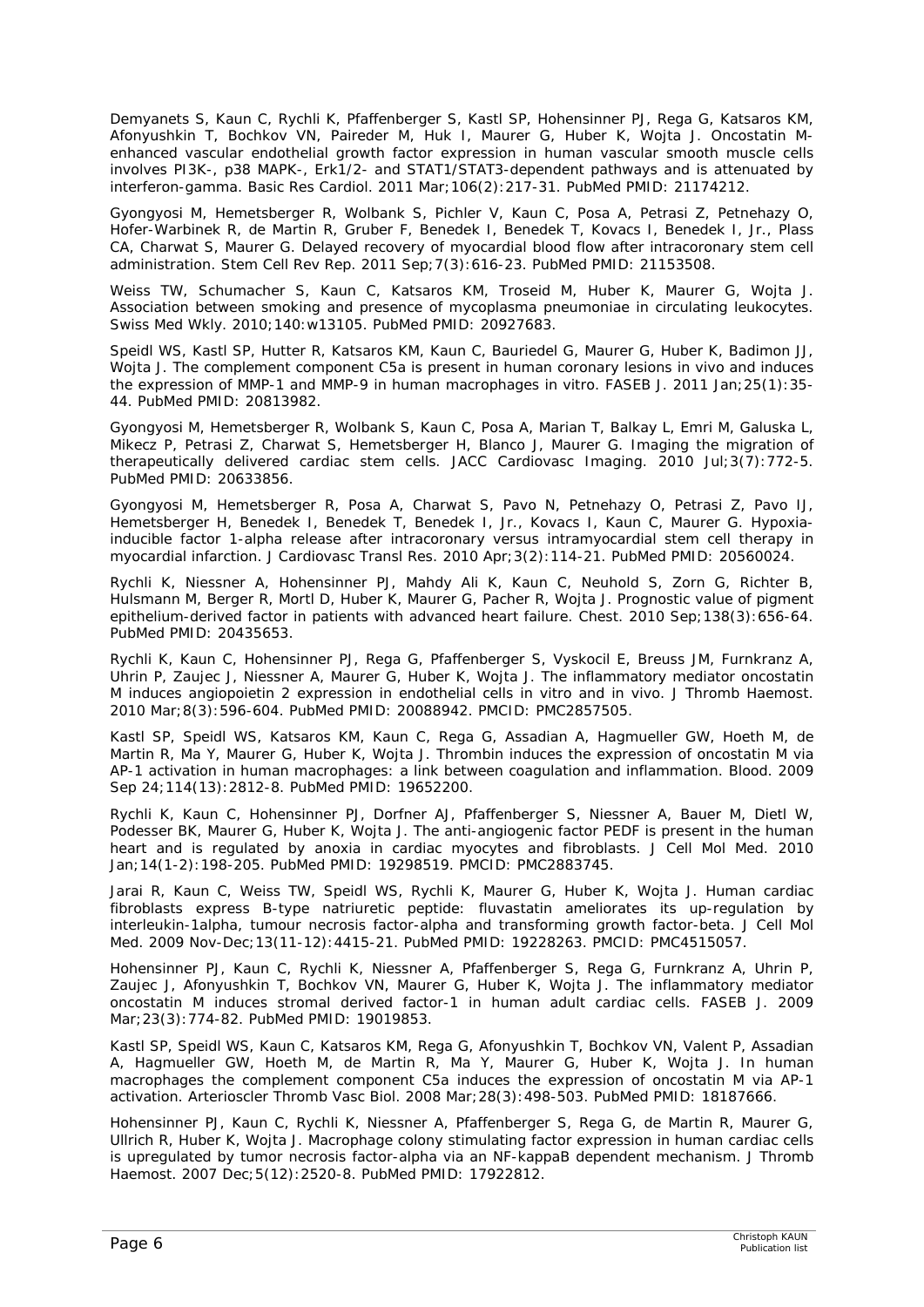Demyanets S, Kaun C, Rychli K, Rega G, Pfaffenberger S, Afonyushkin T, Bochkov VN, Maurer G, Huber K, Wojta J. The inflammatory cytokine oncostatin M induces PAI-1 in human vascular smooth muscle cells in vitro via PI 3-kinase and ERK1/2-dependent pathways. Am J Physiol Heart Circ Physiol. 2007 Sep;293(3):H1962-8. PubMed PMID: 17604327.

Rega G, Kaun C, Demyanets S, Pfaffenberger S, Rychli K, Hohensinner PJ, Kastl SP, Speidl WS, Weiss TW, Breuss JM, Furnkranz A, Uhrin P, Zaujec J, Zilberfarb V, Frey M, Roehle R, Maurer G, Huber K, Wojta J. Vascular endothelial growth factor is induced by the inflammatory cytokines interleukin-6 and oncostatin m in human adipose tissue in vitro and in murine adipose tissue in vivo. Arterioscler Thromb Vasc Biol. 2007 Jul;27(7):1587-95. PubMed PMID: 17525365.

Ben-Tal Cohen E, Hohensinner PJ, Kaun C, Maurer G, Huber K, Wojta J. Statins decrease TNFalpha-induced osteoprotegerin production by endothelial cells and smooth muscle cells in vitro. Biochem Pharmacol. 2007 Jan 1;73(1):77-83. PubMed PMID: 17070781.

Kastl SP, Speidl WS, Kaun C, Rega G, Assadian A, Weiss TW, Valent P, Hagmueller GW, Maurer G, Huber K, Wojta J. The complement component C5a induces the expression of plasminogen activator inhibitor-1 in human macrophages via NF-kappaB activation. J Thromb Haemost. 2006 Aug;4(8):1790-7. PubMed PMID: 16879222.

Hohensinner PJ, Kaun C, Rychli K, Ben-Tal Cohen E, Kastl SP, Demyanets S, Pfaffenberger S, Speidl WS, Rega G, Ullrich R, Maurer G, Huber K, Wojta J. Monocyte chemoattractant protein (MCP-1) is expressed in human cardiac cells and is differentially regulated by inflammatory mediators and hypoxia. FEBS Lett. 2006 Jun 12;580(14):3532-8. PubMed PMID: 16730716.

Weiss TW, Kvakan H, Kaun C, Prager M, Speidl WS, Zorn G, Pfaffenberger S, Huk I, Maurer G, Huber K, Wojta J. No evidence for a direct role of Helicobacter pylori and Mycoplasma pneumoniae in carotid artery atherosclerosis. J Clin Pathol. 2006 Nov;59(11):1186-90. PubMed PMID: 16644879. PMCID: PMC1860507.

Demyanets S, Pfaffenberger S, Kaun C, Rega G, Speidl WS, Kastl SP, Weiss TW, Hohensinner PJ, Dietrich W, Tschugguel W, Bochkov VN, Awad EM, Maurer G, Huber K, Wojta J. The estrogen metabolite 17beta-dihydroequilenin counteracts interleukin-1alpha induced expression of inflammatory mediators in human endothelial cells in vitro via NF-kappaB pathway. Thromb Haemost. 2006 Jan;95(1):107-16. PubMed PMID: 16543969.

Demyanets S, Kaun C, Pfaffenberger S, Hohensinner PJ, Rega G, Pammer J, Maurer G, Huber K, Wojta J. Hydroxymethylglutaryl-coenzyme A reductase inhibitors induce apoptosis in human cardiac myocytes in vitro. Biochem Pharmacol. 2006 Apr 28;71(9):1324-30. PubMed PMID: 16540096.

Demyanets S, Kaun C, Maurer G, Huber K, Wojta J. Statins modulate expression of components of the plasminogen activator/plasmin system in human cardiac myocytes in vitro. J Thromb Haemost. 2006 Feb;4(2):476-9. PubMed PMID: 16420585.

Sturm B, Stupphann D, Kaun C, Boesch S, Schranzhofer M, Wojta J, Goldenberg H, Scheiber-Mojdehkar B. Recombinant human erythropoietin: effects on frataxin expression in vitro. Eur J Clin Invest. 2005 Nov;35(11):711-7. PubMed PMID: 16269021.

Weiss TW, Kvakan H, Kaun C, Zorn G, Speidl WS, Pfaffenberger S, Maurer G, Huber K, Wojta J. The gp130 ligand oncostatin M regulates tissue inhibitor of metalloproteinases-1 through ERK1/2 and p38 in human adult cardiac myocytes and in human adult cardiac fibroblasts: a possible role for the gp130/gp130 ligand system in the modulation of extracellular matrix degradation in the human heart. J Mol Cell Cardiol. 2005 Sep;39(3):545-51. PubMed PMID: 15890357.

Rega G, Kaun C, Weiss TW, Demyanets S, Zorn G, Kastl SP, Steiner S, Seidinger D, Kopp CW, Frey M, Roehle R, Maurer G, Huber K, Wojta J. Inflammatory cytokines interleukin-6 and oncostatin m induce plasminogen activator inhibitor-1 in human adipose tissue. Circulation. 2005 Apr 19;111(15):1938-45. PubMed PMID: 15837947.

Steiner S, Speidl WS, Pleiner J, Seidinger D, Zorn G, Kaun C, Wojta J, Huber K, Minar E, Wolzt M, Kopp CW. Simvastatin blunts endotoxin-induced tissue factor in vivo. Circulation. 2005 Apr 12;111(14):1841-6. PubMed PMID: 15824212.

Pfaffenberger S, Devcic-Kuhar B, Kollmann C, Kastl SP, Kaun C, Speidl WS, Weiss TW, Demyanets S, Ullrich R, Sochor H, Wober C, Zeitlhofer J, Huber K, Groschl M, Benes E, Maurer G, Wojta J, Gottsauner-Wolf M. Can a commercial diagnostic ultrasound device accelerate thrombolysis? An in vitro skull model. Stroke. 2005 Jan;36(1):124-8. PubMed PMID: 15591211.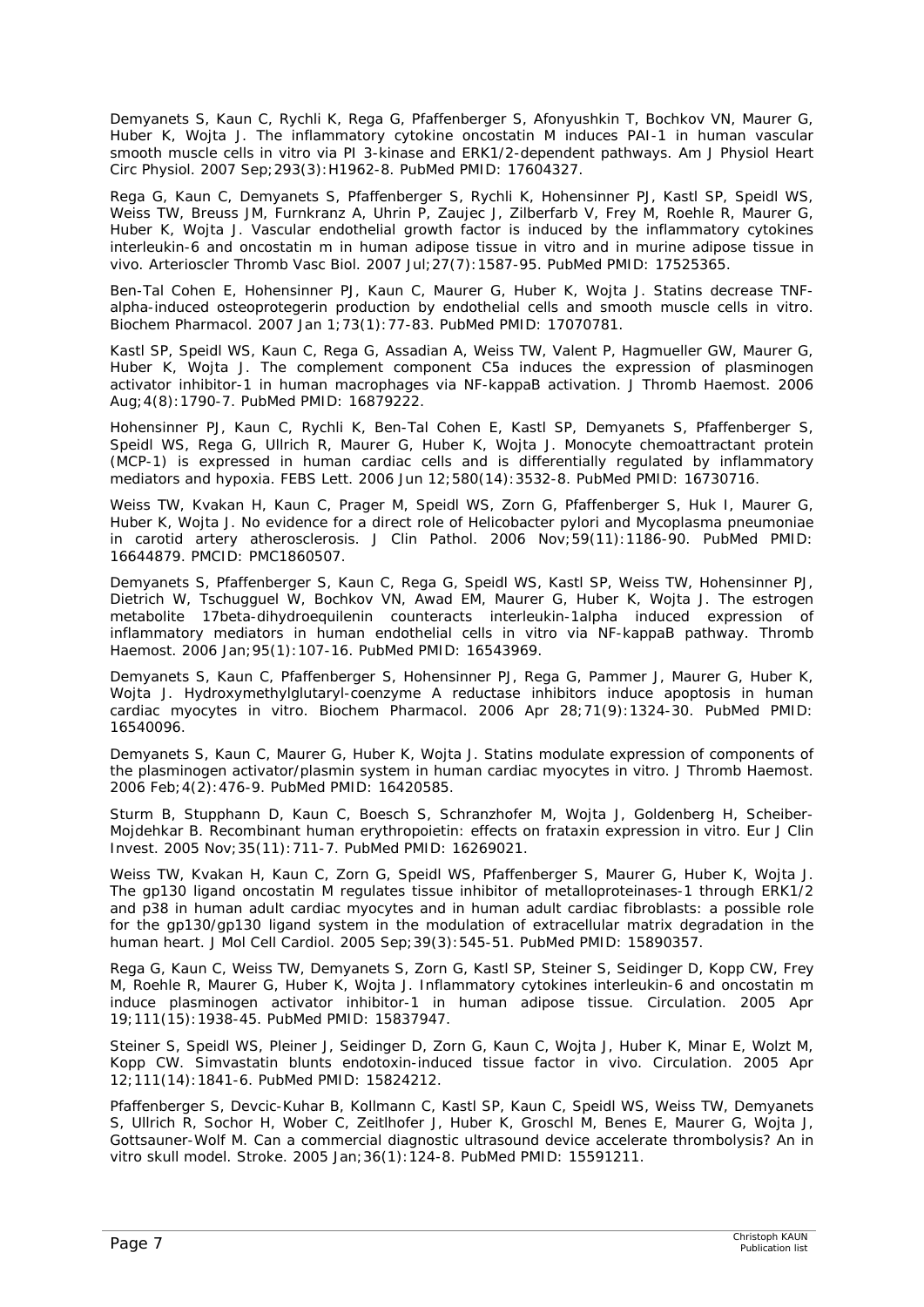Uchiba M, Okajima K, Kaun C, Wojta J, Binder BR. Inhibition of the endothelial cell activation by antithrombin in vitro. Thromb Haemost. 2004 Dec;92(6):1420-7. PubMed PMID: 15583752.

Devcic-Kuhar B, Pfaffenberger S, Gherardini L, Mayer C, Groschl M, Kaun C, Benes E, Tschachler E, Huber K, Maurer G, Wojta J, Gottsauner-Wolf M. Ultrasound affects distribution of plasminogen and tissue-type plasminogen activator in whole blood clots in vitro. Thromb Haemost. 2004 Nov;92(5):980-5. PubMed PMID: 15543323.

Pammer J, Reinisch C, Kaun C, Tschachler E, Wojta J. Inhibitors of differentiation/DNA binding proteins Id1 and Id3 are regulated by statins in endothelial cells. Endothelium. 2004 May-Aug;11(3-4):175-80. PubMed PMID: 15370294.

Weiss TW, Mehrabi MR, Kaun C, Zorn G, Kastl SP, Speidl WS, Pfaffenberger S, Rega G, Glogar HD, Maurer G, Pacher R, Huber K, Wojta J. Prostaglandin E1 induces vascular endothelial growth factor-1 in human adult cardiac myocytes but not in human adult cardiac fibroblasts via a cAMPdependent mechanism. J Mol Cell Cardiol. 2004 Apr;36(4):539-46. PubMed PMID: 15081313.

Speidl WS, Toller WG, Kaun C, Weiss TW, Pfaffenberger S, Kastl SP, Furnkranz A, Maurer G, Huber K, Metzler H, Wojta J. Catecholamines potentiate LPS-induced expression of MMP-1 and MMP-9 in human monocytes and in the human monocytic cell line U937: possible implications for perioperative plaque instability. FASEB J. 2004 Mar;18(3):603-5. PubMed PMID: 14715701.

Kopp CW, Holzenbein T, Steiner S, Marculescu R, Bergmeister H, Seidinger D, Mosberger I, Kaun C, Cejna M, Horvat R, Wojta J, Maurer G, Binder BR, Breuss JM, Ecker RC, de Martin R, Minar E. Inhibition of restenosis by tissue factor pathway inhibitor: in vivo and in vitro evidence for suppressed monocyte chemoattraction and reduced gelatinolytic activity. Blood. 2004 Mar 1;103(5):1653-61. PubMed PMID: 14592830.

Weiss TW, Speidl WS, Kaun C, Rega G, Springer C, Macfelda K, Losert UM, Grant SL, Marro ML, Rhodes AD, Fuernkranz A, Bialy J, Ullrich R, Holzmann P, Pacher R, Maurer G, Huber K, Wojta J. Glycoprotein 130 ligand oncostatin-M induces expression of vascular endothelial growth factor in human adult cardiac myocytes. Cardiovasc Res. 2003 Sep 1;59(3):628-38. PubMed PMID: 14499864.

Gallicchio MA, Kaun C, Wojta J, Binder B, Bach LA. Urokinase type plasminogen activator receptor is involved in insulin-like growth factor-induced migration of rhabdomyosarcoma cells in vitro. J Cell Physiol. 2003 Oct;197(1):131-8. PubMed PMID: 12942549.

Steiner S, Seidinger D, Huber K, Kaun C, Minar E, Kopp CW. Effect of glycoprotein IIb/IIIa antagonist abciximab on monocyte-platelet aggregates and tissue factor expression. Arterioscler Thromb Vasc Biol. 2003 Sep 1;23(9):1697-702. PubMed PMID: 12869353.

Niessner A, Kaun C, Zorn G, Speidl W, Turel Z, Christiansen G, Pedersen AS, Birkelund S, Simon S, Georgopoulos A, Graninger W, de Martin R, Lipp J, Binder BR, Maurer G, Huber K, Wojta J. Polymorphic membrane protein (PMP) 20 and PMP 21 of Chlamydia pneumoniae induce proinflammatory mediators in human endothelial cells in vitro by activation of the nuclear factorkappaB pathway. J Infect Dis. 2003 Jul 1;188(1):108-13. PubMed PMID: 12825178.

Uchiba M, Okajima K, Kaun C, Binder BR, Wojta J. Gabexate mesilate, a synthetic anticoagulant, inhibits the expression of endothelial leukocyte adhesion molecules in vitro. Crit Care Med. 2003 Apr;31(4):1147-53. PubMed PMID: 12682486.

Schindl A, Merwald H, Schindl L, Kaun C, Wojta J. Direct stimulatory effect of low-intensity 670 nm laser irradiation on human endothelial cell proliferation. Br J Dermatol. 2003 Feb; 148(2): 334-6. PubMed PMID: 12588388.

Macfelda K, Weiss TW, Kaun C, Breuss JM, Zorn G, Oberndorfer U, Voegele-Kadletz M, Huber-Beckmann R, Ullrich R, Binder BR, Losert UM, Maurer G, Pacher R, Huber K, Wojta J. Plasminogen activator inhibitor 1 expression is regulated by the inflammatory mediators interleukin-1alpha, tumor necrosis factor-alpha, transforming growth factor-beta and oncostatin M in human cardiac myocytes. J Mol Cell Cardiol. 2002 Dec;34(12):1681-91. PubMed PMID: 12505065.

Prager M, Turel Z, Speidl WS, Zorn G, Kaun C, Niessner A, Heinze G, Huk I, Maurer G, Huber K, Wojta J. Chlamydia pneumoniae in carotid artery atherosclerosis: a comparison of its presence in atherosclerotic plaque, healthy vessels, and circulating leukocytes from the same individuals. Stroke. 2002 Dec;33(12):2756-61. PubMed PMID: 12468766.